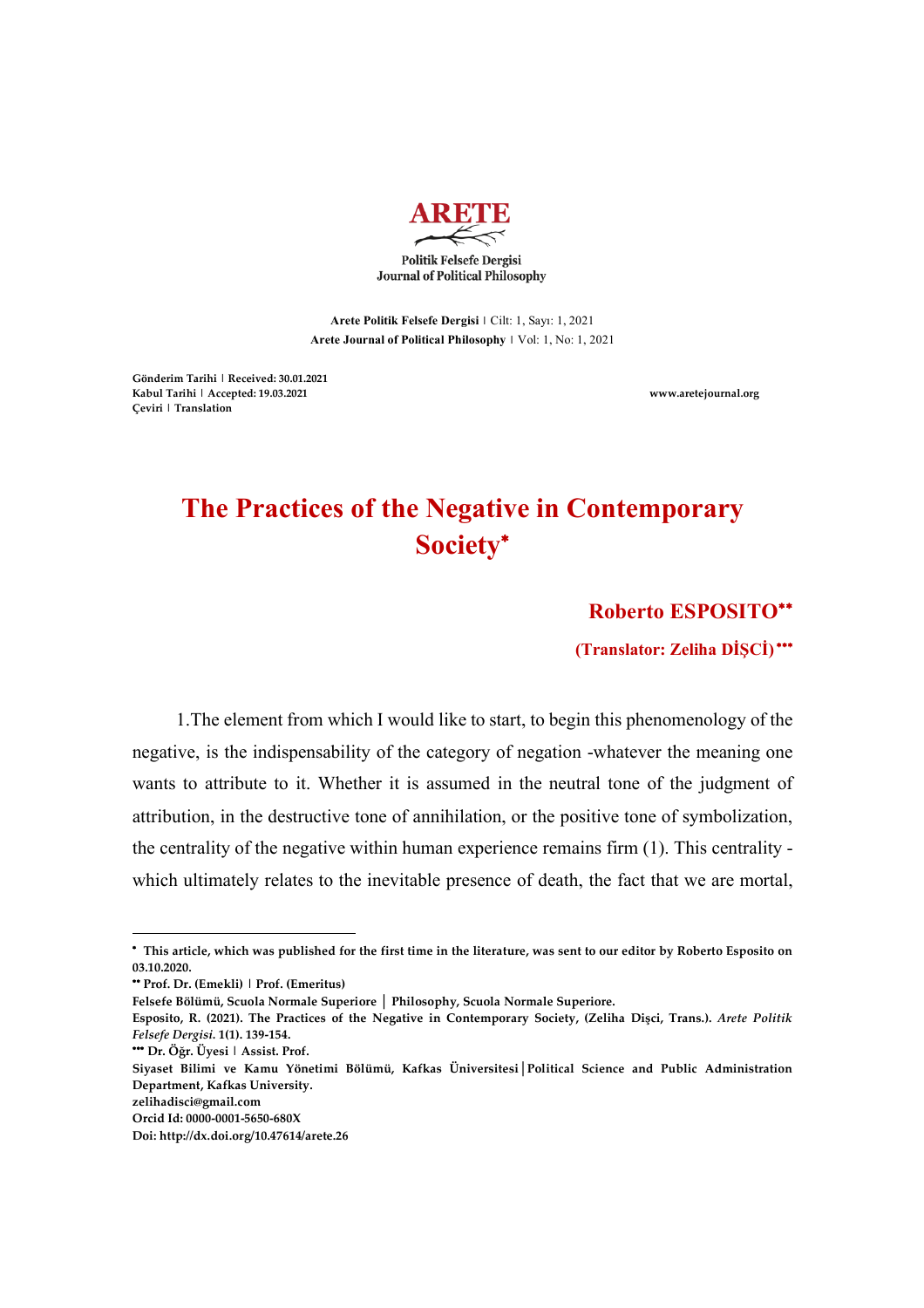finite, divided from ourselves- can be found in every area. In life as in language, in thought as in action. A sort of parallel could almost be established: As death -but also pain, suffering, separation- is a stable element of our existence, so negation is unavoidable within logos.

As evidenced by linguists' research, the 'not' is one of those primary elements that are part of all languages, ancient and modern. It constitutes one of the "language chromosomes" which cannot be renounced (2). After all, just try to speak for about ten minutes without pronouncing the particle 'not' to realize its necessity. Indeed, it can be argued that the use of the negative, that is the ability to deny, is precisely what differentiates the language of the adult human being not only from that of an animal but also from that of an infant, who tends to always express itself in affirmative terms. For the great linguist Saussure, language is nothing more than an oppositional relationship between negative terms. None of them -of the different 'pieces' of which the language is made- refers to a substantial reality outside of the negative relationship with others. Each term of language, instead of designating something in itself, becomes meaningful only starting from the difference with the others. For example, the meaning of the term 'sun' is not recognized outside of a negative comparison with terms of the same family such as 'star', 'heavenly body', 'moon' (3). As for logic, it is unimaginable outside the category of negation. This is true for modern logic as well as for the classic one, based on the principle of non-contradiction. From this point of view, the negation constitutes an undeniable, not only because of its overflowing presence in our life but also from a logical point of view, from the moment of denying a negation means to confirm it (4). It is not possible to get out of the circle of negation within its lexicon because, contrary to what dialectic supposes, the negation is not an affirmation, but still a negation. People are inevitably linked to the language of the negative. As Benjamin well knew (5), a language that is made up exclusively of affirmative terms could only be spoken in heaven. And in fact, the definition of paradise is precisely that of a place that does not know negative terms. The same truth, which is often opposed to negation, is not conceivable outside the relationship with falsehood, that is to say with non-truth, just as every value can be defined as opposite of the corresponding negative value. Good is, in the first instance, what is not bad, as bad as what is not good. Even for the law, an action that is not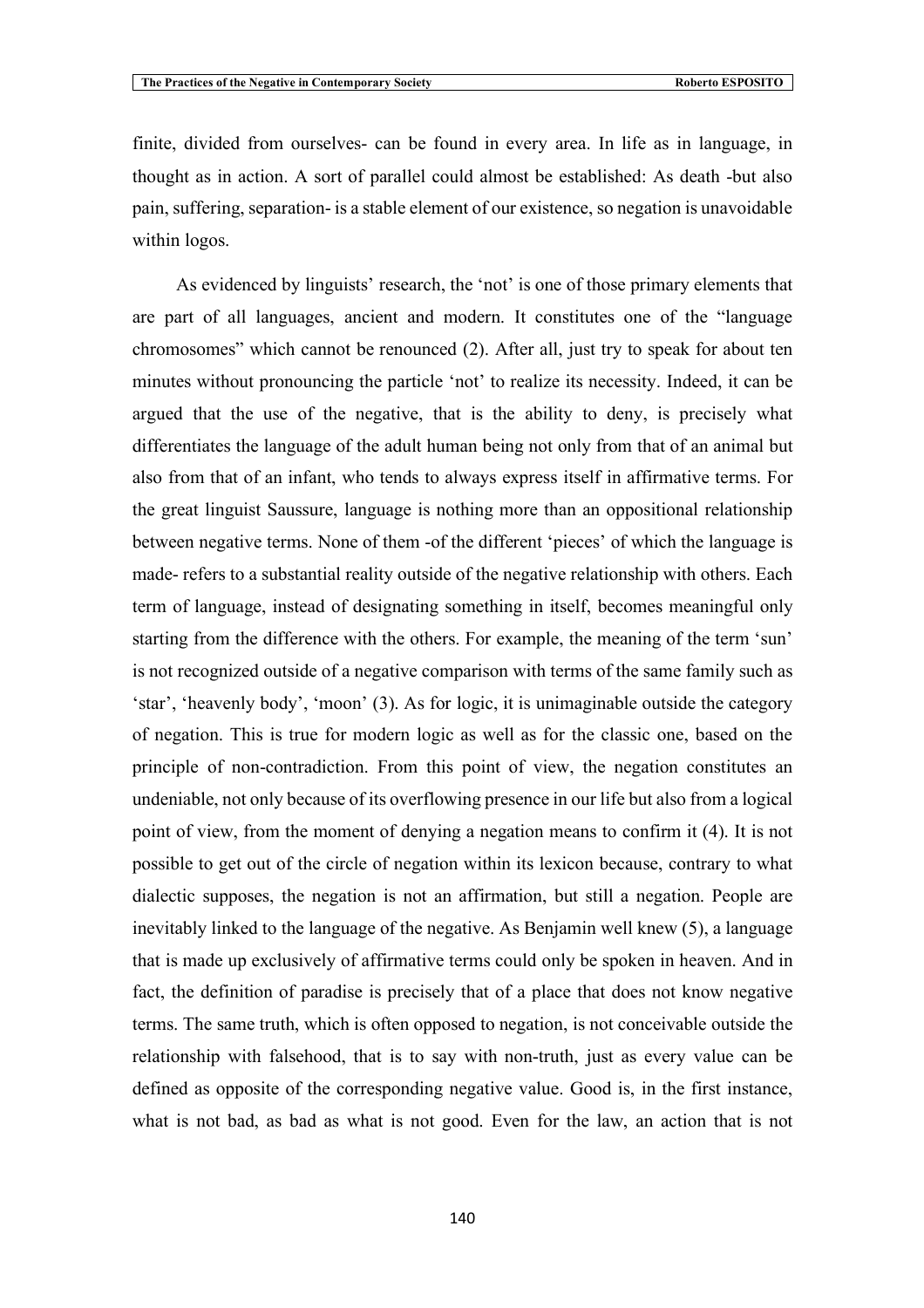prohibited by law, which is not illegal, is legal. Just as at the source of law, namely, with Roman Law, the free man was defined by not being a slave.

Psychoanalysis is perhaps the discipline that is aware of the indispensability of the negative more than any other. From Freud to Lacan, to Bion, to Green, the negative is at the center of psychoanalytic theory, and also of praxis. The very constitution of the subject is from the beginning marked, if not produced, by negation. For Freud, the human subject as such is the subject of negation in the active and passive sense of the expression. It is above all that which denies and is denied. Or even, which is denied. All its main symptomatic formations -from psychosis to neurosis- have a direct or indirect relationship with negation. Freud can argue that the unconscious does not contain negative elements just because its own, in its very name, is a negative, non-conscious entity. Addressed directly in the extraordinary pages of Die Verneinung, it can be said that the category of 'negation' runs through and structures Freud's entire conceptual field (6). Although it is declined in the various forms of repression, denial, rejection, and destruction, it is nevertheless present. As for Lacan, it is hardly useless to recall the importance of negation in his work. He reads Freud's text on negation through a triangle with Jean Hyppolite who has at its center the interpretation of the negative- that negation that Hyppolite, almost doubling its value, defines as denegation (7). In his writings dedicated to negation (8), André Green reconstructs the entire range of meaning of this category -from the most vital and creative to the most deadly and destructive, up to the negative of negative, to the absolute negative. It may well be said that his entire work operates around the tension between these shades of the negative. Against the tendency of some analytic conceptions and practices that tend to sweeten their way of operating too much, he places the paradigm of negation at the center of psychoanalysis. On the other hand, if the negation were deniable, as Freud could have written in Beyond the Pleasure Principle, that the guards of life are the same sentinels of death, this statement could be understood in any way (9). Not only is the negative underlying all the concepts of psychoanalysis, but it is decisive for the psychotherapist's work. To penetrate the patient's unconscious, the analyst must disarticulate its subjectivity, exposing it to the test of negative.

As for philosophy, both metaphysics and ontology have always worked on the question of nothing -in the sense of non-being. Heidegger's question about its ultimate meaning -whether nothing derives from negation or negation from nothing (10)- returns,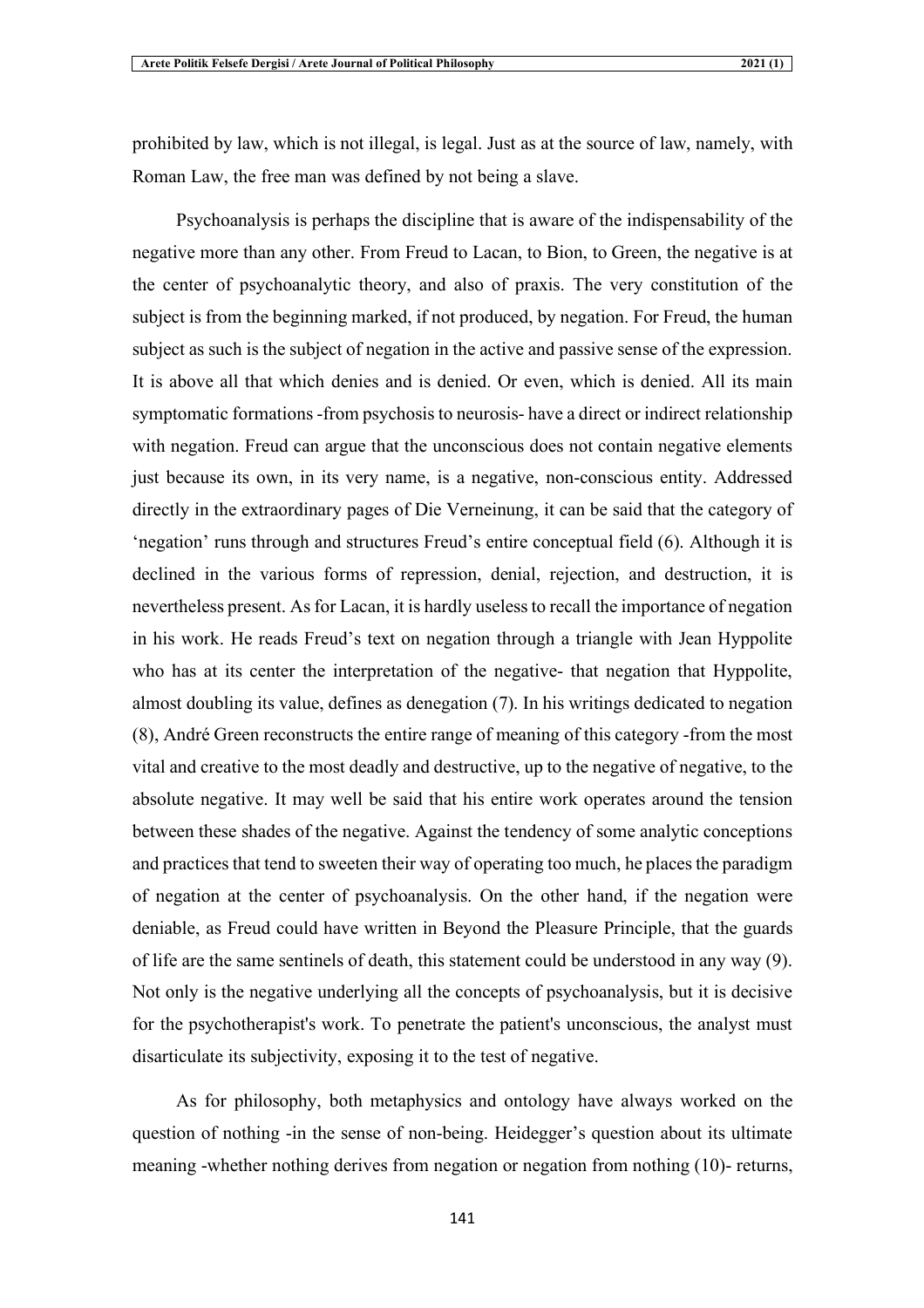formulated differently, throughout the history of philosophy, from Plato to Wittgenstein, even without having still a definitive answer. What Heidegger radically questions is the logical primacy of affirmation over its opposite. Translating the term "truth" with Unverborgenheit, which means "unveiling", in accordance with the Greek term a-letheia, he overturns the traditional procedure that gave truth a completely affirmative meaning, deducing it from the negative with a procedure that extends to all its concepts (11). In this way, not only is no-thing no longer opposed to being. But it becomes the original ground from which every being, and finally Being itself, reveals itself, veiling itself again. It is a passage -Heidegger's passage- that is decisive as regards the fate of negation, this transferred from the linguistic and logical to the ontological level. In this way, the judgment of attribution is brought back to the sphere of existence. But this shift from logic to ontology, operated by Heidegger, implies another possible shift -which is the one that goes from the descriptive level to the performative, effectual one. If the "not" can be translated into the concepts of nothing, this can be traced back to the practice of annihilation in turn.

2. When this happens, if this happens, it means that we have entered a political sphere. Before getting there, let's take a side step that leads us to what Freud defines as 'uneasiness of civilization' (12). The reference to the process of civilization slides the speech from a logical plan to a historical-anthropological plan – I mean with this term, on which Freud works, the intertwining between historicity and human nature. As we know, there is-discontinuity and also the contrast between impulsive action and intellectual activity at the center of his essay. For Freud, the construction and development of society require a certain inhibition of the drives concerning the regime of the instinctual limitlessness of the primordial condition. The effects of this inhibition have long been questioned not only by analytic theory but also by philosophy, especially in the Frankfurt School, however, along with two divergent directions -the affirmative one of Marcuse and the negative one of Adorno. Without going into the merits of this gap, we shift the objective from the entire civilization process to the more restricted sphere of modernity. As known, I have been trying to interpret modernity in terms of 'immunization.' For the original community, immunization has the same function as the inhibition of the drives analyzed by Freud. Even if in the case of immunization, it is not the individual drives but the social ones that are inhibited, it is also a form of negative self-protection of society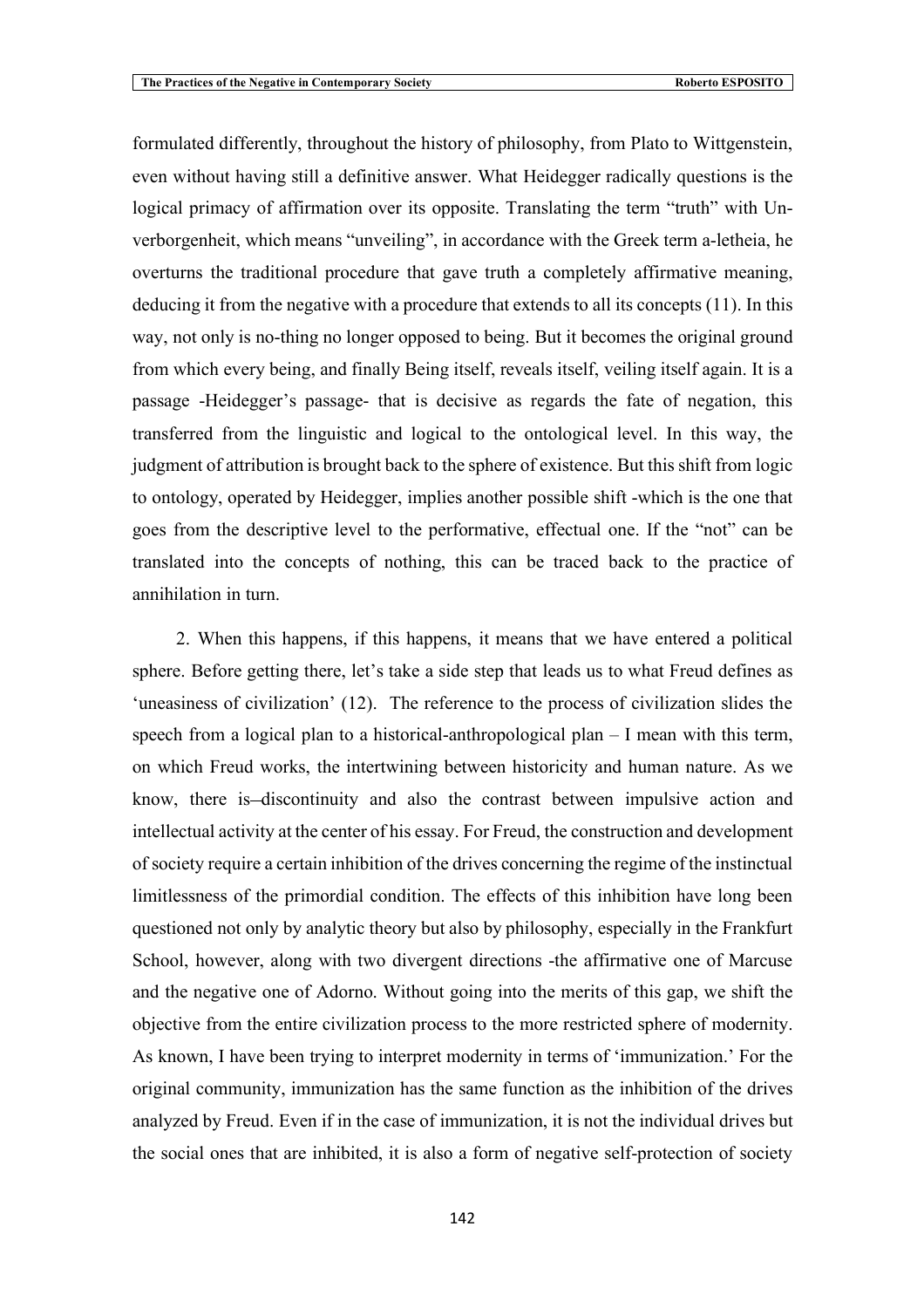from the risks it runs or presumes to run. But something more must be said about the negative character of the immunization paradigm, which can be deduced from its very etymology. The term communitas, like immunitas, derives from the Latin munus, which means 'office', 'law' or 'gift' – more precisely 'law of the gift.' Except that, while in the case of the communitas it is a positive relationship– those who are bound by mutual care or donation are part of the community– in the case of the immunitas a negative meaning prevails: the one who is exempted from the obligation of mutual care or donation towards others who instead share the members of communitas (13). But the negative tone of immunization is not limited to this. Not only is it the negative of the community, but it is aimed at protecting it through a further negation. As is known from the use of vaccines, to immunize a given subject from potential infection, a sustainable portion of it is introduced into his body. In this way, we protect ourselves from a major negative, infection, through a minor negative, the vaccine – exactly as happens in the uneasiness of civilization that Freud speaks of.

The same is true of Arnold Gehlen's theory of institution. Institutions -we will return to them in a different key at the end – are the negative shelter that exempts men from an excess of stimuli that would otherwise overwhelm them. The same is true for the theological-political figure of the katechon, already understood by the apostle Paul as what delays the apocalypse, introjecting evil. Of course, in this way, it also ends up delaying the parousia, the absolute advent of good. But in the meantime, the salvable is saved, coming to terms with the negative. In short, through immunization, society protects itself, neutralizing its most radical meaning, that is, the common passion, the tendency to go out of oneself for altering. Hence, it's negative and indeed auto-negative closure. Here too, as in the case of Freud's uneasiness, to survive, life is forced to inhibit, to limit, its natural tendency, connoting it in advance in negative terms. In this case, it is as if the negative doubled or rather split into two parts, one of which is necessary to contain the other -a minor negative is used to block a major negative, but within the same negative semantics, using the same substance. Of course, as Freud warns, although this protection is socially useful, it involves an unease, a nonnegligible price. That is to incorporate the same evil that you want to avoid, albeit in smaller doses. In this case, life is preserved by something that contradicts its free development. To safeguard the community, it is subjected to a practice of desocialization which neutralizes its affirmative power and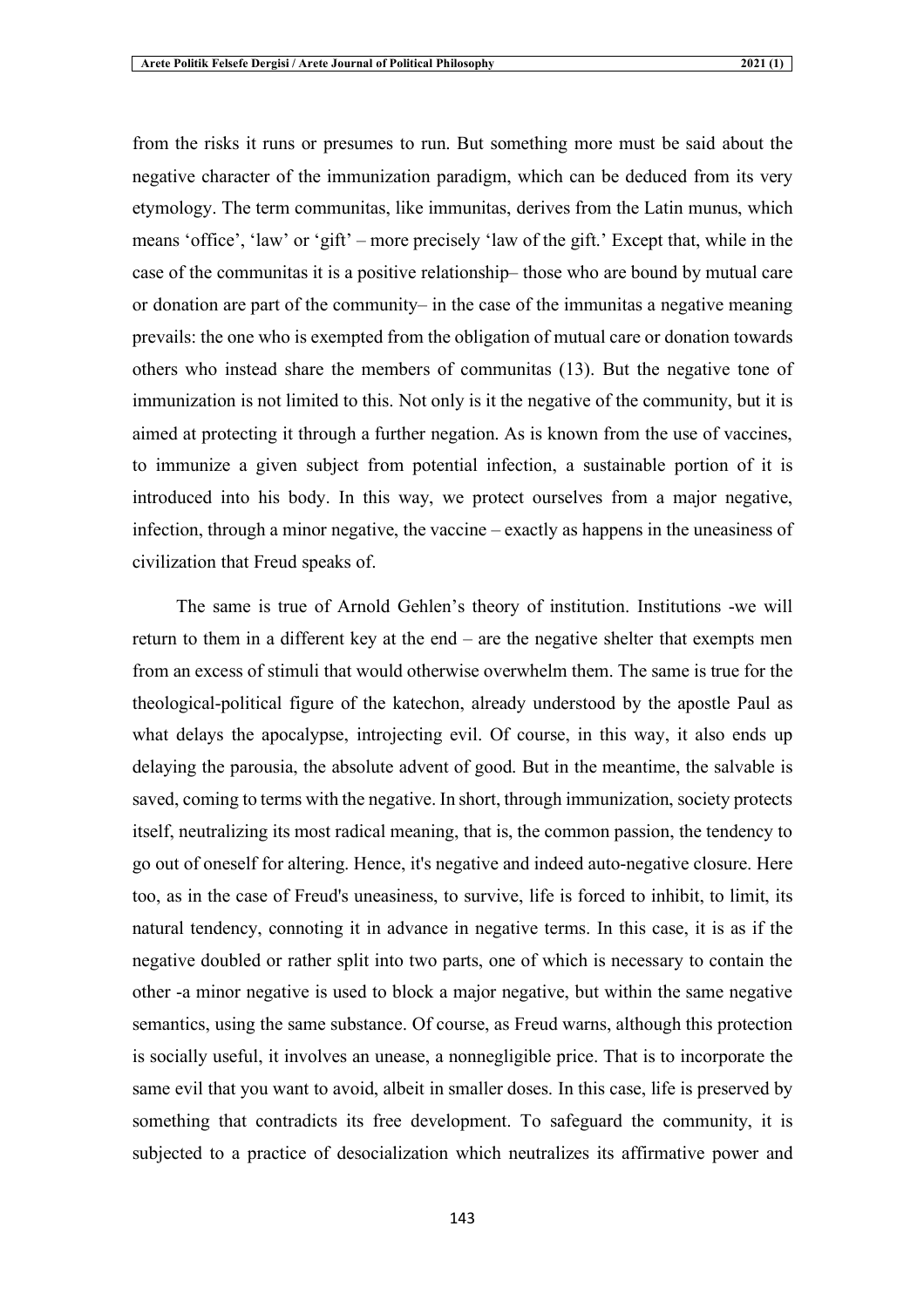reverses its meaning. This occurs through the artificial construction of anthropological, if not ethical, thresholds, which are presented as natural.

In this way, however, by strengthening its immune devices more and more, society is exposed to a risk that is in some ways even greater than that from which it was intended to be protected -similar to that experienced in autoimmune diseases, when the immune defense mechanism is so strong that it turns against the body itself that it should defend, leading to implosion. We are faced with a device that we know well, today brought to its peak through an artificial amplification of the perception of risk, functional to build protection apparatuses, that is to say of desocialization, ever stronger and more extensive which, in addition to decreasing freedom, end up denying the very meaning of community, understood in its original meaning of circulation of the common munus. At this point, negation -and indeed the double negation, the real negation of an apparent negative- occupies the whole picture, overturning what Freud defines as a civilization, namely the integrated society, into a sort of preventive asociality. For, in this way, unlike in the uneasiness of civilization theorized by Freud, society is protected not by an excess of individualism, but by an excess of socialization, thus separating itself from its very meaning.

3. The interpretation of modernity as an immunization process, compared to other categories, with which it has also been interpreted, such as those of rationalization, secularization, or demythization, accentuates the negative element, making it the central element. Once thought of in terms of immunization, modernity can be traced back to a real negative machine, continually recharging itself through further denials (14). Modern philosophy is marked by it from the very beginning, starting with those who are perhaps its two most influential authors, namely Descartes and Hobbes- initiators, the first one is that of modern philosophy and the second one is that of modern political theory. After all, the entire modern thought -up to Kant, who will ask the critical question not on the affirmative power, but the limits of reason- is essentially negative thinking, with some exceptions, in particular, that represented by Spinoza. In fact, both Descartes and Hobbes, to introduce the new knowledge of which they are bearers, begin by denying the foundations of the previous one. Thus Descartes, to arrive at the certainty of clear and distinct knowledge, denies, as apparent or deceptive, any hypothesis that has not passed the scrutiny of the new method which is elaborated by himself. In this way, true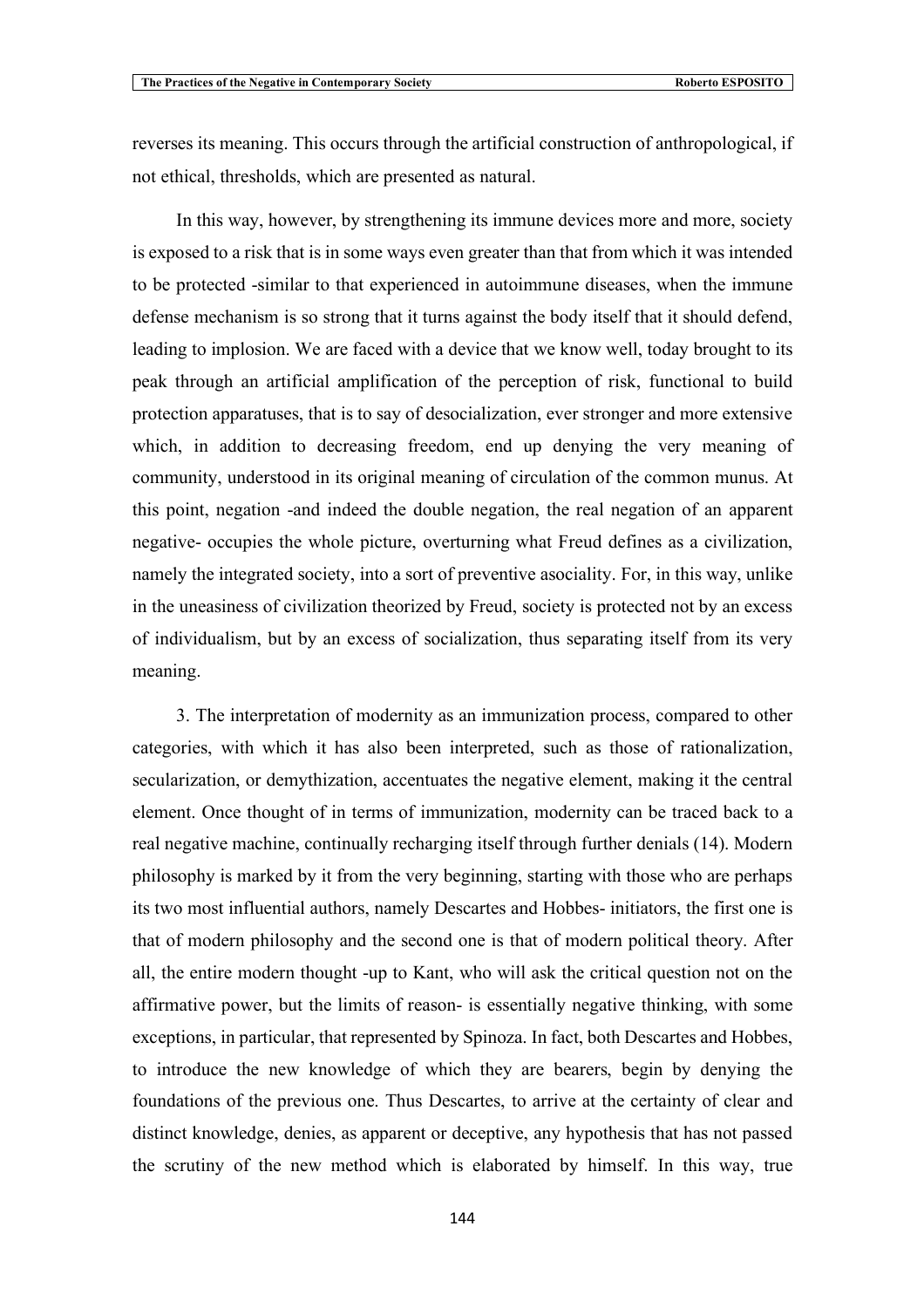knowledge is made to spring from the denial of false, uncertain, deceptive. Similarly, to build the modern political order which is represented by the Leviathan state, Hobbes argues that it is necessary to deny the natural state in which humans previously lived, fighting each other in a sort of permanent civil war. To enter the political order, humans must surrender their natural rights, including the right to defend themselves, to the only person able to guarantee their survival, namely the sovereign. In a world ruled by fear, only the awe of the sovereign can guarantee by an even greater terror which is that of violent death at the hands of others. It is perhaps the first theory of the immunization device in which greater fear is controlled and inhibited by less fear, but the same negative kind. This means that to affirm something -an indubitable knowledge in the case of Descartes, life itself in the case of Hobbes-, it is necessary to pass through the negation of something else that seems to contradict it. The conservation of life presupposes the annihilation of its natural roots, just as science presupposes the elimination of the magical, mythical and alchemical languages that preceded it. This negative reasoning has a clear theological reference in the Christian dogma of creation. Just as God created the world from nothing, so humans create the political state from nothing, which, for the same reason, can slip back into nothingness, as even Hobbes explicitly admits by calling Leviathan 'mortal God.' This shows that modern secularization itself maintains a sliver of political theology within itself. In short, once this negative mechanism has been set in motion, what we infer from it is that to obtain a good -and, in this case, the greatest of political goods, namely, the preservation of life- it is necessary to pass through a double negation, that is, the destruction of the natural state and the renunciation of one's rights. We must deny the natural negation that threatens us.

Now, this machine of negation, recognizable in Hobbes and Descartes, but which has its roots in Christian theology- think of Augustine's 'The City of God', in which each of two cities, the heavenly and the earthly, is defined by irremediable contrast with the other- characterizes all the political categories of modernity, all modern political concepts, in the sense that they are thought not in themselves, but as the opposite of their contrary. Thus, for example, freedom is thought of by Hobbes, and after him by the entire liberal tradition, not as a good in itself, not as something affirmative, expansive, productive, according to its original meaning, but as something that is not prohibited by law: Free is not one who actively participates in public life, as happened in the Greek city,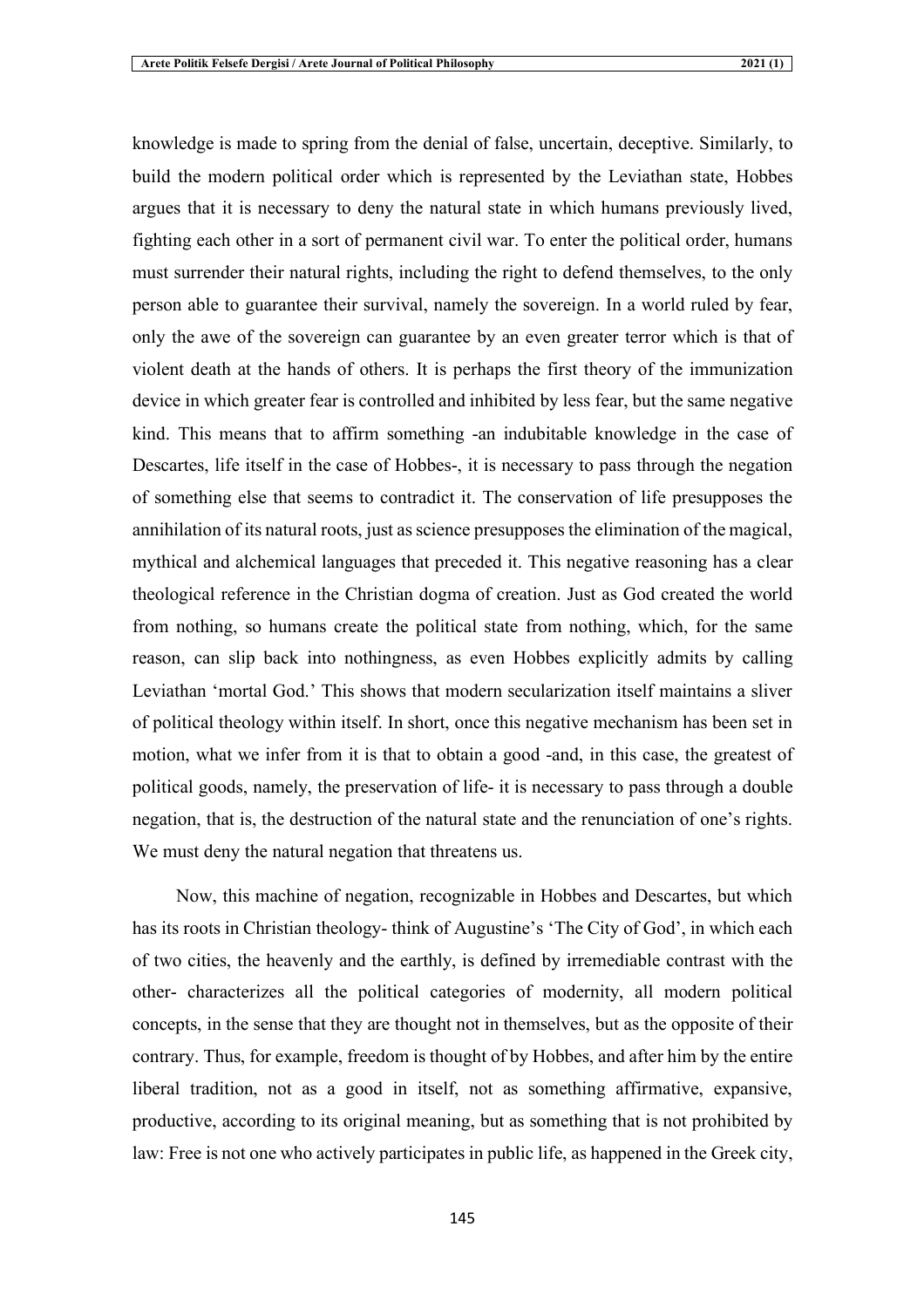but one who is not subjugated to a constraint, who is not obliged to do something unwillingly. The same applies to the categories of 'sovereignty' and 'property' -deriving the former, sovereignty, from the negation of the plurality of feudal powers and the latter, property, from the proprietary subdivision of the world received in common by nature or by God. Even the category of 'people' is understood, in modernity, as the negative opposite of a scattered multitude. In each of these cases, a declared positive arises from the negation of the negative, previously defined as such to be denied. This means that the positive is always anticipated by a negative and thought with it. In the end, what we call 'nihilism' is nothing more than an extremization of this multitude. According to it, value, every value, is recognizable only as the opposite of a negative value, of a non-value.

This negative drift, which finds a recognized reference point in Nietzsche, has its most radical remark in the great and ambiguous German jurist Carl Schmitt. In his famous essay on the essence of politics, written in the early twenties (15), he places precisely the category of negation at the origin of his definition. And this, in a double sense. Meanwhile, what peculiarly characterizes political action is the contrast between friend and enemy. Just as morality is defined by the antithesis between good and bad and aesthetics by that between beautiful and ugly, so something is recognized as politics only when it presupposes the clash between friend and enemy. Not only that, but the primacy of negation in Schmitt is enhanced by the fact that the decisive term within the antithesis between friend and enemy is that of the enemy. It is not started from the friend to define the enemy, but always the opposite: a political alliance can be born only from identification, or from the construction, of a common enemy. It is as if the negative, the 'not', were embodied, took shape, in the figure of the Enemy. Being such, the enemy will try to annihilate me, so that I will not be able to do anything but try to annihilate him in my turn. In this case, we have a phenomenon of ontological 'incarnation': the adverb 'not' and the adjective 'negative' end up by transforming themselves into the noun 'nothing' and even into a practice of mutual 'annihilation.' Even the friend, the ally, is defined starting from the enemy. Only the presence of the enemy, only an enemy in common, will force us to ally, to become friends against him. This alliance, this friendship, is only the consequence of the previous enmity. The enemy always comes before the friend and determines it. Ultimately, if adversaries and allies are still defined by their being enemies of each other, it means that we are all enemies. The consequence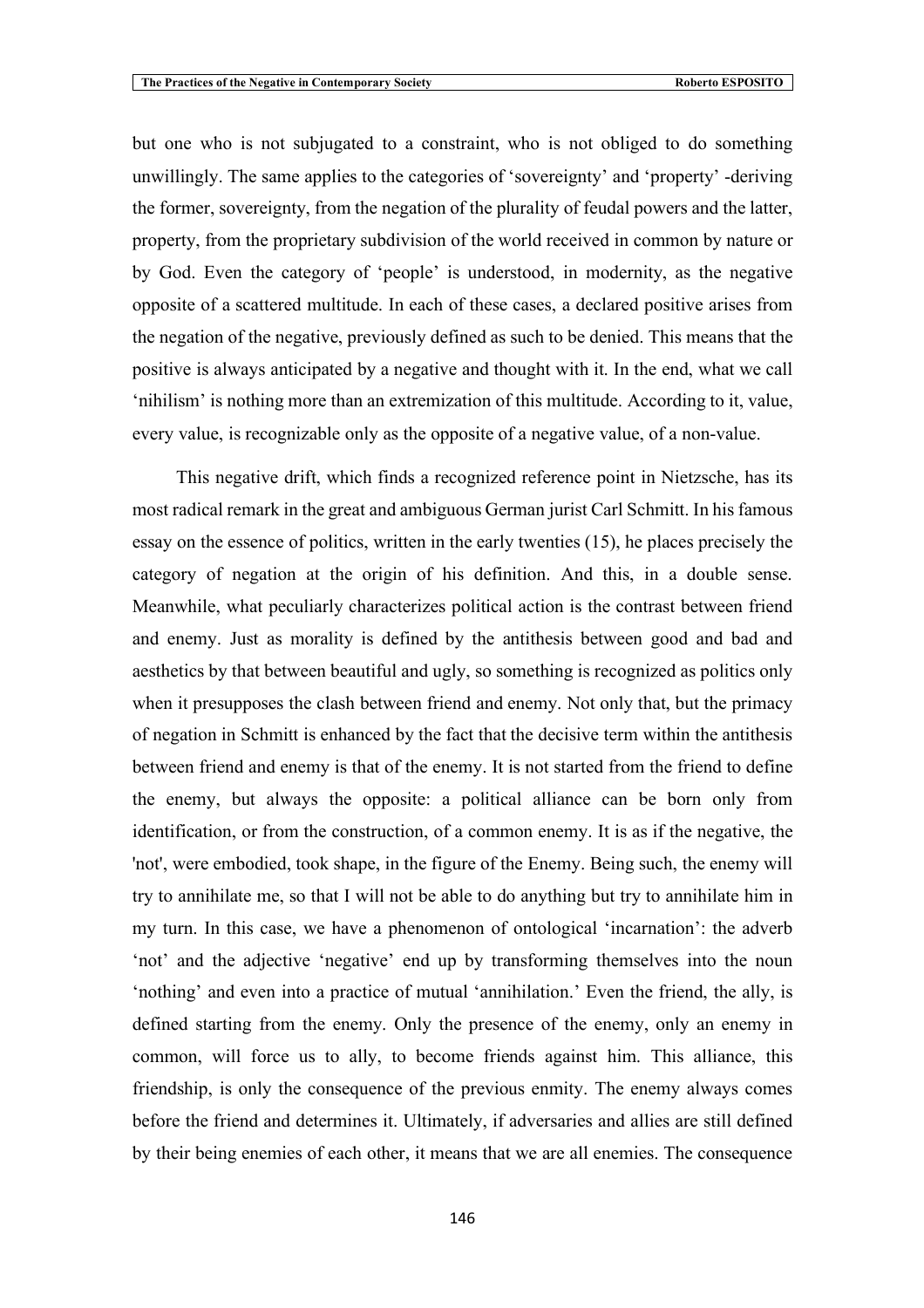of the machine of negation -as used and brought to its peak by Schmitt- is the overlap between politics and war. If the figure of the enemy defines a political situation or makes it so, then there will no longer be a difference between politics and war. Politics will be a continuation of the war and the war will be the continuation of politics, as the Prussian military strategist Carl von Clausewitz had already claimed. What was rightly called the 'self-destruction of Europe', in the two world wars, arises precisely from this logic -from the idea that political confrontation can only have a war-like resolution.

4. But now, having genealogically reconstructed the 'negative machine', let's try to go a step further. How to try to escape it? Which door can be opened inside? Where to start from? To try to do this, I believe that the question of the negative must be treated with a mixture of realism and hermeneutic openness. First of all, realism. What must be avoided is to cancel or remove the presence of the negative. After all, denying the machine of negation, without recognizing the problem it poses, would mean staying within it. As psychoanalysis also explains, removing a problem means leaving it unchanged, or even being confronted with it in front of high-level phantasmatic, spectral terms. In truth, there was a historical phase, at the end of the last century, and precisely after the fall of the Berlin Wall, in 1989, in which it was thought that the negative was now behind us and the world was moving towards a general pacification in the wake of growing globalization and bringing beneficial effects for all. It was thought, at that stage, that democracy was not only definitively established in the West but exportable to the rest of the world, as was the spread of well-being allowed by technological development. In that phase, which also saw the maximum enlargement of the European Union, it was imagined that even the borders between the states, at least in Europe, could disappear and war, hunger, disease could be progressively eradicated, thus losing Freud's pessimistic, but indeed realistic, considerations on war (16).

All this, on the level of ideas, to put it briefly, translated into a tendential eclipse of the 'negative', replaced by an unlimited affirmation of drives -precisely those that Freud believed should be inhibited or at least controlled. In analytical terms, according to Lacanian language, it was imagined to cancel the symbolic threshold, what Massimo Recalcati, following Lacan, defined the name of Father (17), contrasting a wholly affirmative desire to a wholly negative law. The passage of hegemony, in the philosophical culture not only in Europe, from the Frankfurt School to that series of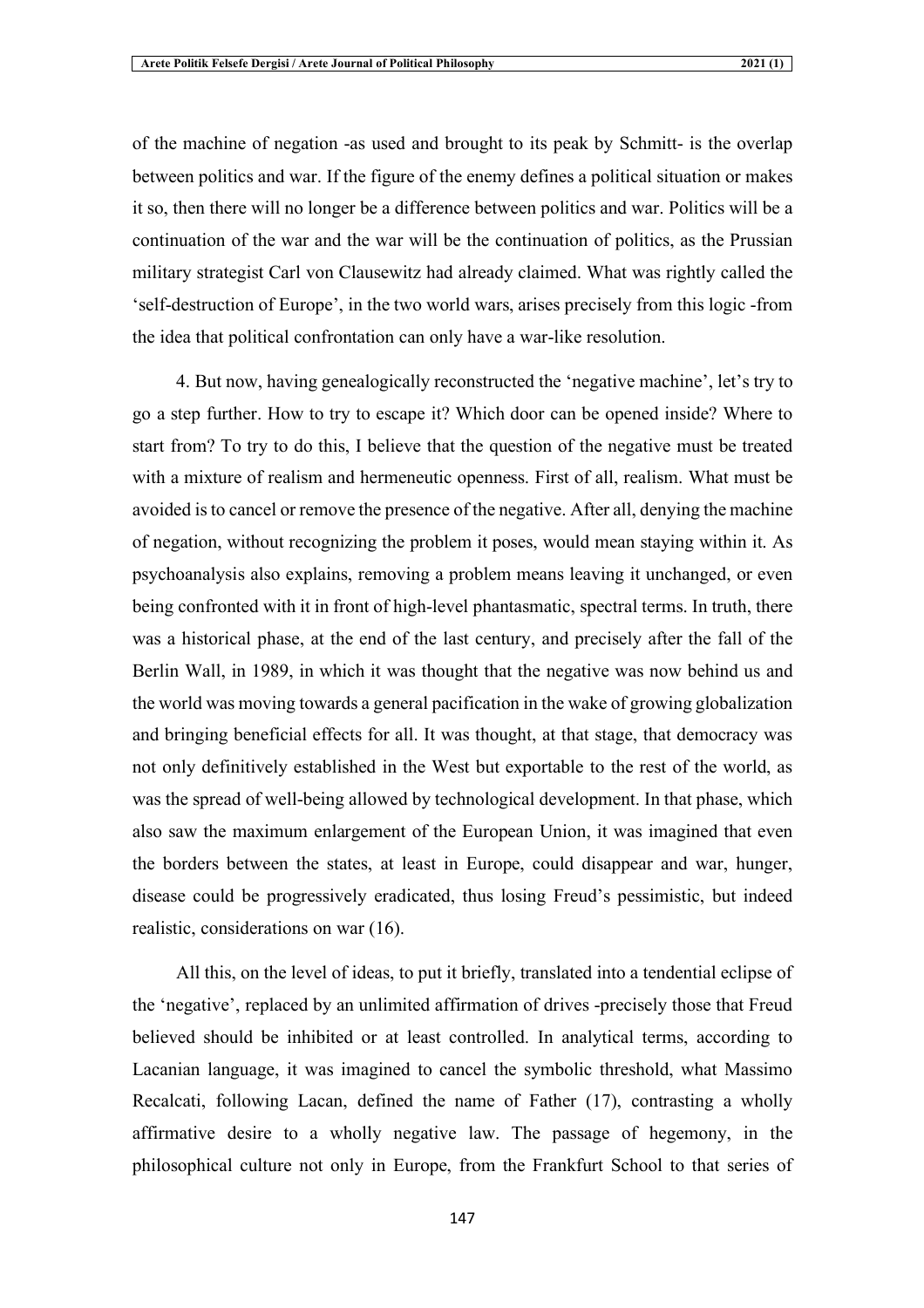theoretical practices that go under the name of 'postmodern' gives the overall meaning of this turning point. If we read in succession Adorno's Negative Dialectic (18) -in which the primacy of the negative touches the sharpest point- and books such as Lyotard's Libidinal Economy (19), Symbolic Exchange and The Death of Baudrillard (20), and Anti-Oedipus of Deleuze and Guattari (21), we have a measure of the difference. An equally resolutely affirmative philosophy takes over from an absolute, high, and tragic negation, such as Adorno's, which puts any figure of the negative into default in rejecting the Hegelian dialectic affectively. Indeed, the position of all three authors cited -Lyotard, Baudrillard, and Deleuze- is far from univocal and has also changed over time. But the basic orientation that it outlines does not change. A political theology of negation, of Heideggerian matrix, is replaced by the celebration of an affirmative power without limits. At its core, a theory of absolute immanence, entirely coinciding with itself, is capable of expelling the very idea of the negative as limit, finiteness, otherness. With the elision of the symbolic plane, all that is filled actually by a real coincides with the imaginary.

5. It is true that all continental philosophy -the analytic one, blinded by its selfreferential procedures, has not even raised the problem- has not gone in this direction. Authors such as Derrida and Levinas, to give an example, escape this dry alternative between negation and affirmation, placing themselves in the line of tension between two opposite sides. The fact remains that even in the Italian philosophical quadrant, the two prevailing positions are those of a political theology of negation, tinged with strong Heideggerian accents, and of a political ontology of affirmation, built around Spinoza's ontology and in the direction of Deleuze. In this second case, once being and politics have been superimposed, the first ended up completely swallowing the second. If the plan of immanence mends every symbolic gap, if therefore the same space of conflict is lost, politics only has to wait for the power of becoming to unfold in all its unlimited extension. As long as affirmative and negative are confronted head-on, the philosophical-political debate will not emerge from the stalemate in which it finds itself. Instead, what must be done is to relate affirmation and negation, desire and Law, even if not in dialectical form. It is true that we need a new affirmative philosophy, to escape the political theology of negation -but not crushed on itself, closed in immanence without waste, unable to relate to the negative. How can we process it? By breaking down the different figures of the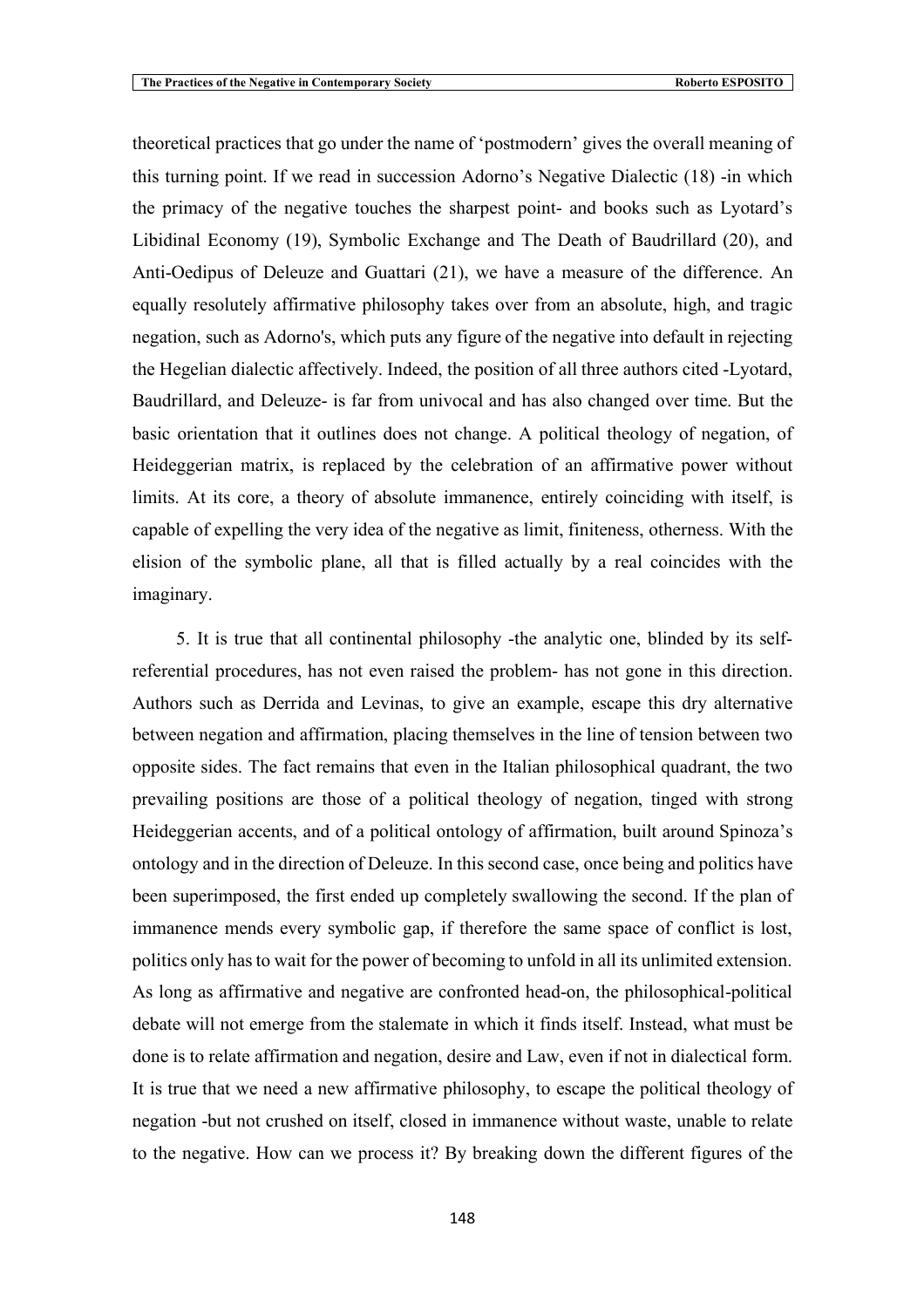negative, entering its internal faults, disrupting negative theology into a different affirmative thought of negation.

5. But through which figures shall we face the absolute negative, the nihilistic tendency of the negative, bringing it back to the horizon of affirmation? In Politics and Negation, I tried to do this by putting into play a series of categories that cannot be traced back to either the positive or the negative, but located on the edge that connects them. The first of these figures is that of difference. Let's start with the first distinction. The different, the diverse, is not necessarily the enemy, just as difference, diversity, does not coincide with absolute negation. Already Plato, at the origin of our philosophical tradition, in particular in the dialogue Sophist, distinguished between the 'not' which indicates nothing, which cannot be of any use to us and which, strictly speaking, cannot be thought of, since 'not' indicates the diversity, the difference, instead of the necessary and unavoidable. To say that this table is not white, not black or yellow, does not mean that it does not exist, but only that it has a different color from those mentioned. Therefore, in this negation, relative and not absolute -which we could also define as affirmative, precisely because it affirms something other than the negated one- there is a positive element to be valued. But why positive? What do you mean? How can a negation ever be positive? That negation can be positive which, rather than destroying diversity, takes it as an enrichment of reality. On the other hand, if there was no difference, if we were all the same, identical to each other, homologated in a single language, in a single dress, in a single way of doing things, the world would be poorer and less interesting. In this sense, if understood in the form of difference, the negative can play a positive role in sociopolitical dynamics and, in general, in our life. Not only because, without a difference, things would be a copy of each other, but also because this type of negative serves to determine them, to define their contours, distinguishing them from the others. Things, as indeed people, are valid in so much as they are multiple, plural, heterogeneous. And, to be such, they must be identified, or identifiable, with respect to the others. This is the 'affirmative', productive sense of negation as a difference rather than as enmity. The negative, subtracted from the figure of the absolute and excluding negation of enmity, must be thought of in the positive figure of difference or determination, to come to the second category that must be put in place, already understood by Spinoza as the affirmative form of negation. Each thing determines others to the extent that it does not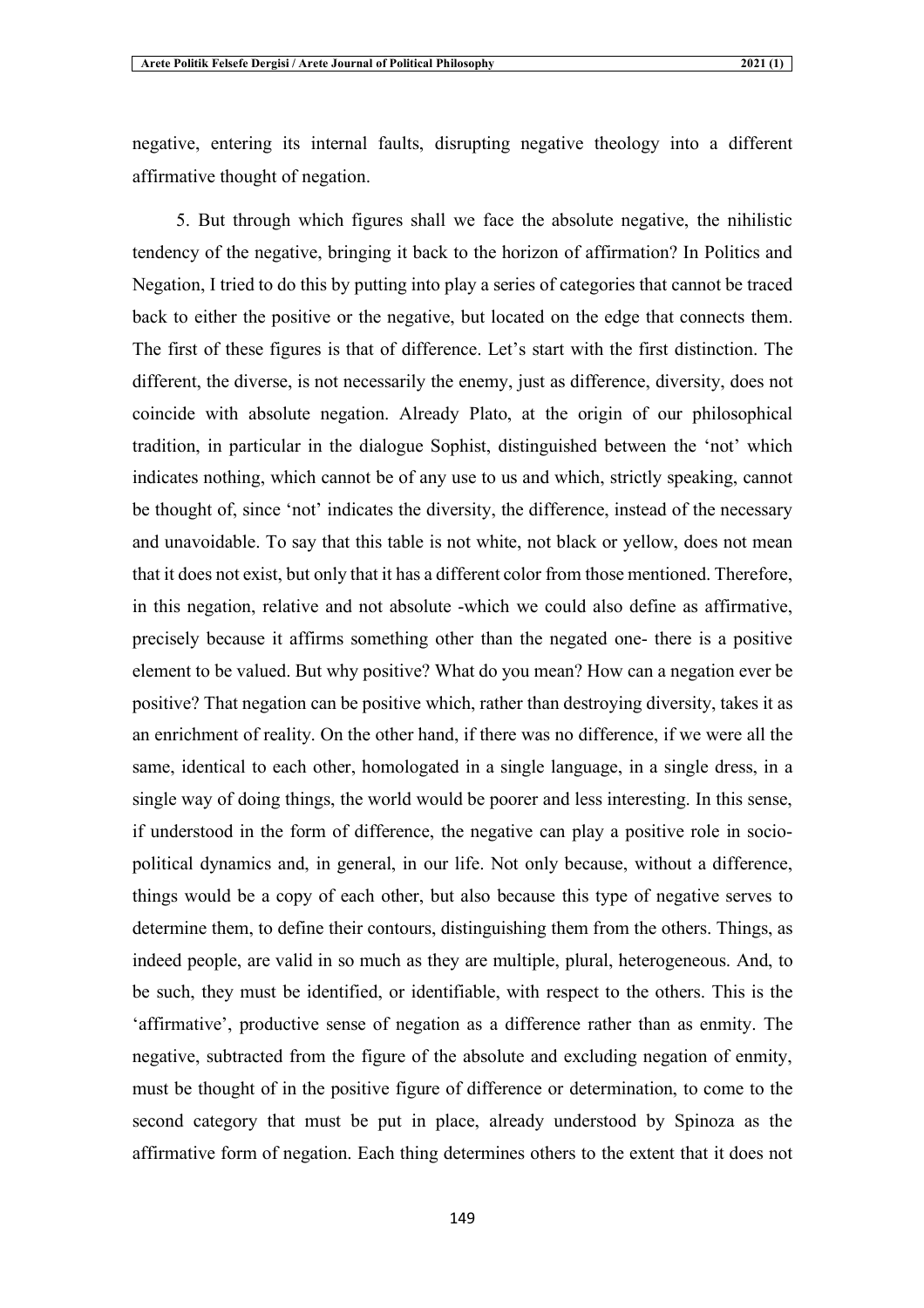coincide with them. With its very existence, a thing or a person defines alterity with respect to all the others. As Spinoza expresses himself in Ethica, developing in affirmative terms the thesis that determinatio negatio est, one thing is determined by the otherness of another, which is determined by another in turn. In this sense, the negative side of determination -namely, its difference in proportion to another thing- does not contrast with the affirmative side, it actually involves. Not the negation, but the affirmation of the other in its diversity -this is exactly the principle of determining difference or differential determination: the possibility of the coexistence of different things in a multiplicity made up of singularity. Negation as difference coincides with the singularity of a thing or person. That the thing, or the person, is different in themselves means that they exist individually as such. But, unlike the individual which rests on itself, being singular can always and only be said in relation to the other- in Latin, the term singularity was almost always used in the plural: not singulus, but singuli.

The third affirmative figure of negation is that of opposition. We are used to thinking of the term 'opposition' in the sense of absolute hostility. We tend to identify it with enmity. But this is not the case. 'Opposition' does not coincide with 'contraposition'. In the same etymology of the word 'opposition', you hear a positive heart beating, the positum. Opposition comes from the Latin ob-ponere, ob-positum. It arises from the union of ponere with the prefix 'ob', which, in its original meaning, does not mean 'against', but 'opposite.' Opposition, if it is thought in a positive, affirmative sense, does not refer to a deadly contrast, to enmity or an absolute contraposition, but to the relationship between two terms that face each other, that stand opposite each other, without having to destroy each other. Indeed, the opposition holds up, stands up, resists, only if neither of the two terms fails, only if both remain alive and active. If we think about it, this positive, productive, vital opposition -quite other than destructive- is typical of democratic politics, which is based precisely on the dialectic of majority and opposition. A democracy without opposition would implode, it would be doomed to extinction, it would be in no way different from totalitarianism. The opposition is the soul of democracy, politics, and ultimately, of life itself, as Heraclitus said when he argued that polemos is the father of everything. The opposition is shared. Division, in its symbolic meaning of differentiation, can be in common, a practice of the 'common.' Unlike one's own, which is not shared, sharing- what the French call partage in the sense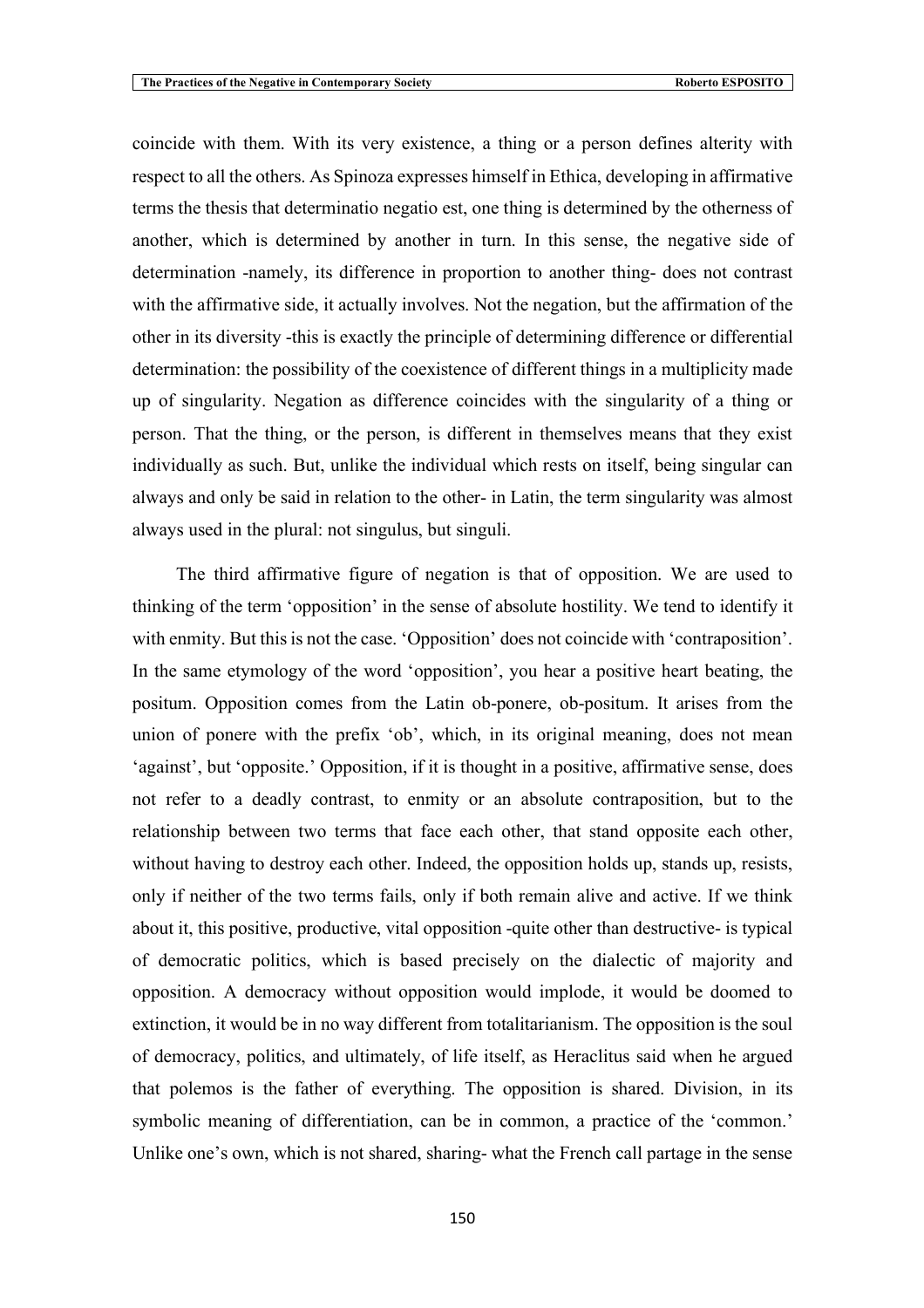of partition- is the very place of communitas, in the original sense of mutual care, of the circulation of the munus among the communes that constitute the community, opening it to otherness. According to Greeks, the bonds of reciprocal donation between subjects in the community -the very fact that they exist- constitute a safeguard against the tendency to unleash the external enemy, to want to destroy it even before to invent it, as a projection of one's immune syndrome. If absolute immunization presupposes, together with the destruction of the other, also that of the symbolic order, only the presence of the negative, of the space that separates us from ourselves, allows us to reconstitute it, building together a possible form of coexistence.

6. A final point concerns the theme of the institution. It is a question of declining it by opening a further space to that chiasm between affirmation and negation that has been said so far. In a recently published book entitled 'Institutional Thought' (22), I have identified three influential paradigms in contemporary political philosophy -the first which we can call "destituent", the second 'constituent' and the third, which I am trying to develop, precisely 'instituent'. Let's start by saying that all three have an ontological horizon. All political philosophies of rank, classical such as those of Aristotle, Machiavelli, Rousseau or Hegel and twentieth-century such as those of Schmitt, Arendt, Foucault are political ontologies, in the sense that they call into question not only the relationship between politics and existence but the very being of politics. Of course not in the same way. While classical political ontologies are ontologies of identity, in the sense that they place a substantial foundation at the base of politics and the values that emanate from it, contemporary political ontologies are ontologies of difference. They are thought of within the mobile relationship between being, politics and difference. But what separates them from each other is precisely how this triangle -between politics, being, and difference- is interpreted. While the paradigm that refers to Heidegger is connoted in negative and therefore destituent terms, what belongs to Deleuze is characterized by a statement that excludes any negativity from the plane of immanence. Finally, a third paradigm, which we can define as neo-Machiavellian, is marked by a productive difference between oppositional polarities. Second, far from contrary to conflict, the order arises precisely from it and is kept alive by it.

For the first paradigm, the Heideggerian one -taken up in recent years by very different authors such as Reiner Schirmann, Jean-Luc Nancy, Giorgio Agamben -the only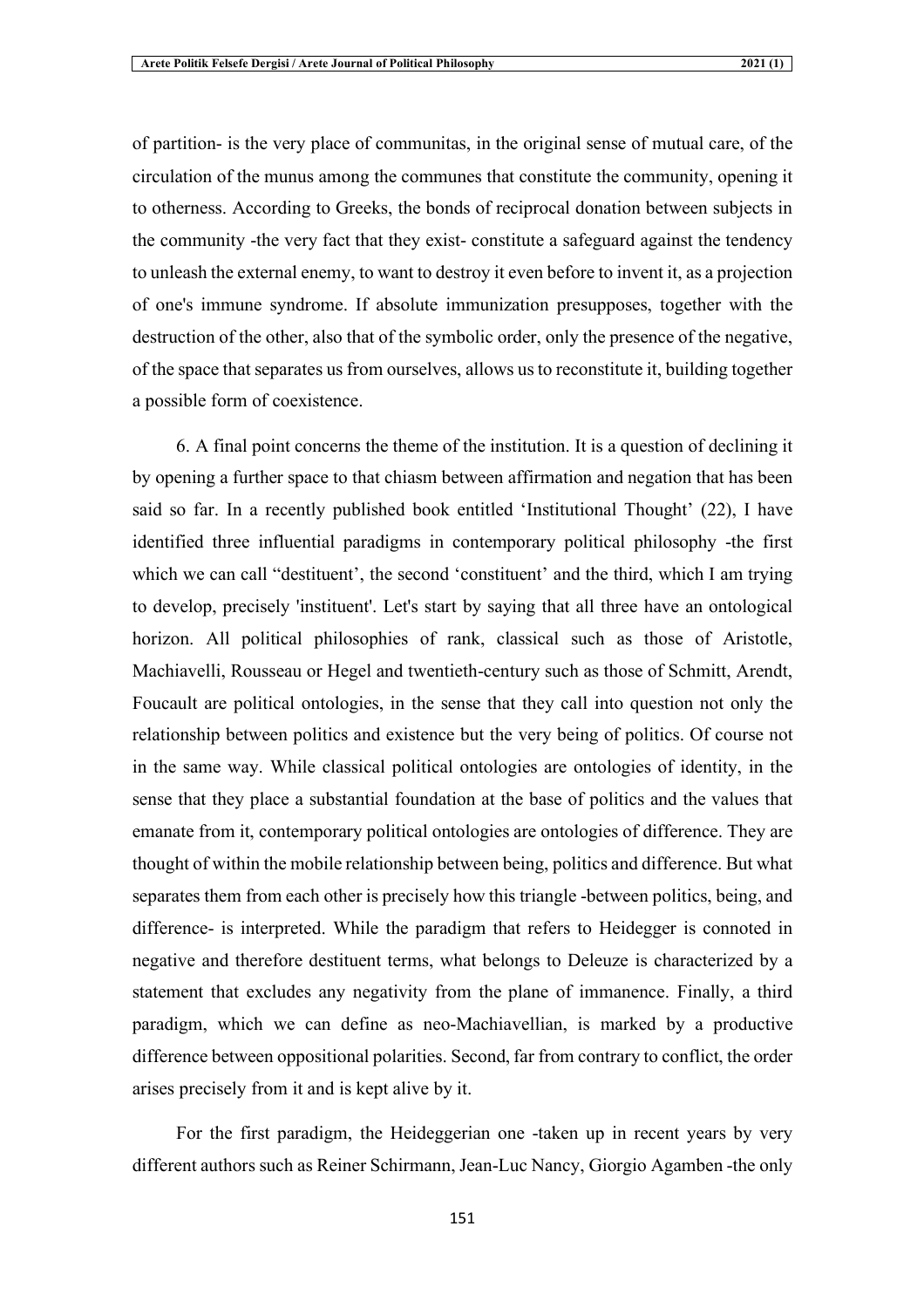way to escape the nihilistic drift of a politics crushed on technical machination is to withdraw from it- to undo its doing, to deactivate its action, to dismiss its institution. The task of future politics, for these authors, different but connected by the common reference to the second Heidegger, coincides with that of their self-destitution. Once each politics has been captured by the technical device, all that remains is its deactivation -dismantling its epochal principles, exposing it to the absence of work, resulting in the dissolution of any relationship. The second influential, unlimited affirmative paradigm is that of constituent power, infinitely creative like the infinite production of being. At its core there is a philosophy that refers to Deleuze, rereads along with the affirmative ontology that goes from Spinoza to Bergson, passing through Nietzsche, in turn, freed from its contradictions. Politics, for this second paradigm -I am thinking, for example, of Toni's Negri's perspective- is the one that adheres without waste to the creative movement of being, accelerating it through a constituent power that goes beyond all constituted power and any institution. As in the first paradigm, albeit in the specularly reversed manner in a hyperpolitical mode, the outcome of this second theoretical device is also a form of depoliticization. If being, understood as infinite power, is already political in itself, if the fabric of affirmation has always been in place, politics, understood as a specific language will no longer be needed.

The third paradigm can be said to be instituent -neither negatively destructing nor affirmatively establishing. But what does it mean? What meaning does the instituting act assume here and how does it relate to the traditional theory of institutions? In the meantime, starting from the verb -to 'institute'- rather than from the noun 'institution' implies a dynamic element that mobilizes the concept. This dialectic between institution and institute, therefore between past and present, presupposes a political ontology that is very different from both the negative, post-Heideggerian and the affirmative Deleuzian one. In it, affirmative and negative intertwine without one eliminating the other, forming, as Merleau-Ponty would have said, a sort of chiasma. The institution is negative -that is, the limit constituted by the past, by what already exists- which continually intersects with the present and future-oriented act of instituting. The act of instituting is not the theological-political one of creatio ex nihilo, of creation from nothing, but the modification, even radical, of something that already exists and which therefore resists, limits, channels it. In psychoanalytic terms, one could say that the institution is the law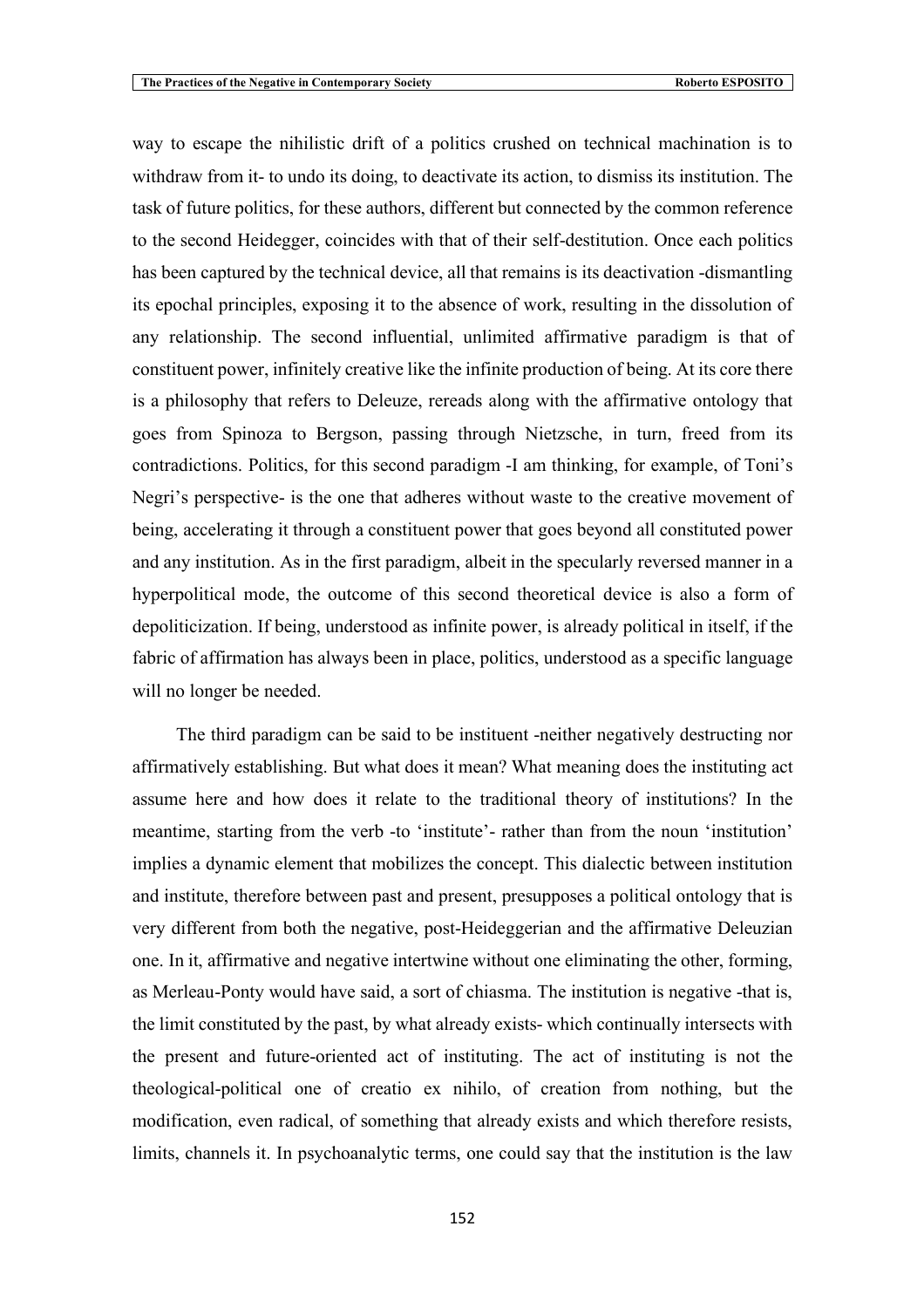that contains the instituting desire without blocking it, but making it possible and productive. To say that the political does not dismiss, nor does it constitute, but institutes social being means this does not have the form of the One or even of an infinite differential multiplicity, but the Two. Or also that immanence is cut by an otherness that does not transcend it, but precisely crosses it, vitalizing it. In this way, the affirmation is confronted with the negative, the obstacle, the limit, the determination, without eliminating or subjecting it.

The role of politics, in this third paradigm, does not lie in deactivation, as in the Heideggerian paradigm, nor the creation of the new absolute, as in the Deleuzian paradigm, but in the symbolic inscription of the difference that cuts the social -in the conflict which, as Machiavelli had argued, opposes one side to the other within the order, creating new orders each time. The social is not one with itself. It is always crossed, cut, pierced by an otherness- which is symbolic -from which it is organized in the form of a confrontation between parties representing divergent interests. But this is possible because, at least in democracy, as Claude Lefort argues, the place of power is empty. No longer identified with the body of the sovereign, but continuously contestable according to the relations of force that are determined from time to time between the parties. I believe that this institutional model -this paradigm of political ontology is today the one on which it is convenient to work, certainly in different ways and languages.

## **Notes**

1. Cf. L. R. Horn, *A Natural History of Negation*, Chicago University Press, Chicago 1989; D. M. Gabbay e H. Wansing (edd.), *What is Negation?,* Kluwer, Dordrecht-Boston-London 1999.

2. Cf. A. Wierzbicka, *Semantic Primitives*, Athenäum, Frank-furt am Main 1972; Id., *Semantics. Primes and Universals*, Oxford University Press, Oxford 1996.

3. Cf. F. De Saussure, *Écrits de linguistique générale*, ed. S. Bouquet and R. Engler, Gallimard, Paris 2002.

4. Also see L. V. Tarca, *Verità e negazione. Varia-zioni di pensiero,* ed. Th. Masini, Cafoscarina, Venezia 2016. 5. W. Benjamin, *Über Sprache überhaupt und über die Sprache des Menchen*, in Id., Gesammelte Schriften, Bd. II, 1, Suhrkamp, Frankfurt am Main, 1991.

5. Of S. Freud, cf. particularly *Die Verneinung*, in Id., Gesammelte Werke, Fischer Verlag, Frankfurt am Main, Bd. XIV.